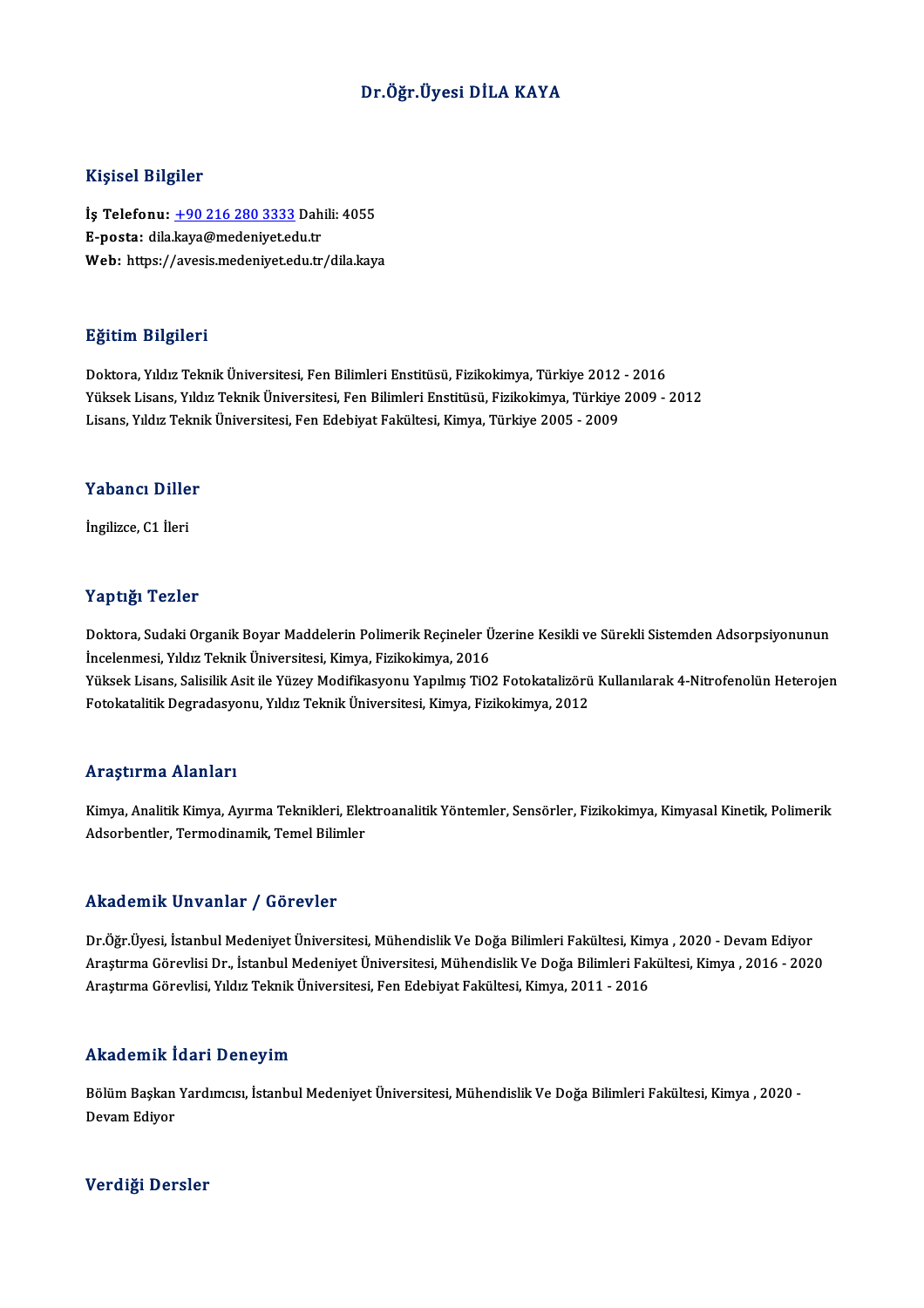GenelKimya 2,Lisans,2019 -2020 Temel Kimya 2, Lisans, 2018 - 2019 Chemistry Laboratory 1, Lisans, 2017 - 2018 Temel Kimya 2, Lisans, 2018 - 2019<br>Chemistry Laboratory 1, Lisans, 2017 - 2018<br>Temel Kimya Uygulaması, Lisans, 2018 - 2019<br>Kimya Laboratuyan, Lisans, 2018 - 2019 Chemistry Laboratory 1, Lisans, 2017 - 20<br>Temel Kimya Uygulaması, Lisans, 2018 - 2<br>Kimya Laboratuvarı, Lisans, 2018 - 2019<br>Temel Kimya 1, Lisans, 2019 - 2019 Temel Kimya Uygulaması, Lisans, 201<br>Kimya Laboratuvarı, Lisans, 2018 - 2<br>Temel Kimya 1, Lisans, 2018 - 2019<br>Kimya 1, Lisans, 2019, 2019 Kimya Laboratuvarı, Lisans, 2018 - 2019<br>Temel Kimya 1, Lisans, 2018 - 2019<br>Kimya 1, Lisans, 2018 - 2019

# kimya 1, Lisans, 2018 - 2019<br>SCI, SSCI ve AHCI İndekslerine Giren Dergilerde Yayınlanan Makaleler

CI, SSCI ve AHCI İndekslerine Giren Dergilerde Yayınlanan Makaleler<br>I. Review-Nanopipette Applications as Sensors, Electrodes, and Probes: A Study on Recent<br>Pevelenments BBB1 ve IIII<br>Review-Nanop<br>Developments<br>*VECEC*LY DINLI Review-Nanopipette Applic:<br>Developments<br>KEÇECİ K., DİNLER A., KAYA D.<br>JOUPMAL OF THE ELECTROCH! Developments<br>KEÇECİ K., DİNLER A., KAYA D.<br>JOURNAL OF THE ELECTROCHEMICAL SOCIETY, cilt.169, sa.2, 2022 (SCI İndekslerine Giren Dergi)<br>Registive pulse Sonsing of DNA with a Bolymenis Naponone Sonson and Chanatonizatio KEÇECİ K., DİNLER A., KAYA D.<br>JOURNAL OF THE ELECTROCHEMICAL SOCIETY, cilt.169, sa.2, 2022 (SCI İndekslerine Giren Dergi)<br>II. Resistive-pulse Sensing of DNA with a Polymeric Nanopore Sensor and Characterization of DNA<br> JOURNAL OF TH<br>Resistive-pulse<br>Translocation<br>EFFFCLE E EAVA Resistive-pulse Sensing of D<br>Translocation<br>KEÇECİ K., KAYA D., Martin C. R.<br>CHEMNANOMAT 2021 (SCLİnd Translocation<br>KEÇECİ K., KAYA D., Martin C. R.<br>CHEMNANOMAT, 2021 (SCI İndekslerine Giren Dergi)<br>Pela ef Nanonana Caamatuv in Partisla Basaluti KEÇECİ K., KAYA D., Martin C. R.<br>CHEMNANOMAT, 2021 (SCI İndekslerine Giren Dergi)<br>III. Role of Nanopore Geometry in Particle Resolution by Resistive-Pulse Sensing<br>Vilmar D. KAYA D. KECECİ K. DİNLER A CHEMNANOMAT, 2021 (SCI İndekslerine<br>Role of Nanopore Geometry in Parti<br>Yilmaz D., KAYA D., KEÇECİ K., DİNLER A.<br>CHEMISTRYSELECT, GİLÉ S2 1, SS 50, 67 Role of Nanopore Geometry in Particle Resolution by Resistive-Pulse<br>Tilmaz D., KAYA D., KEÇECİ K., DİNLER A.<br>CHEMISTRYSELECT, cilt.6, sa.1, ss.59-67, 2021 (SCI İndekslerine Giren Dergi)<br>Investigating the Effect of Charged Yilmaz D., KAYA D., KEÇECİ K., DİNLER A.<br>CHEMISTRYSELECT, cilt.6, sa.1, ss.59-67, 2021 (SCI İndekslerine Giren Dergi)<br>IV. Investigating the Effect of Charged Components on Translocation of DNA Molecules in Track-Etched CHEMISTRYS<br>Investigatin<br>Nanopores<br>Di<sup>ni ED A K</sup> Investigating the Effect of Charged C<br>Nanopores<br>DİNLER A., KEÇECİ K., KAYA D., Yilmaz D.<br>IEEE SENSOPS JOUPNAL .cilt 20, 82.9, 85.4 Nanopores<br>DİNLER A., KEÇECİ K., KAYA D., Yilmaz D.<br>IEEE SENSORS JOURNAL, cilt.20, sa.8, ss.4041-4046, 2020 (SCI İndekslerine Giren Dergi)<br>Boyiew Track Etched Nanoporove Polymar Mambranes as Sansors: A Boyiew DİNLER A., KEÇECİ K., KAYA D., Yilmaz D.<br>IEEE SENSORS JOURNAL, cilt.20, sa.8, ss.4041-4046, 2020 (SCI İndekslerine Giren Dergi)<br>V. Review-Track-Etched Nanoporous Polymer Membranes as Sensors: A Review<br>KAYA D., KECECİ K. **IEEE SENSORS JOUF<br>Review-Track-Etc<br>KAYA D., KEÇECİ K.<br>JOUPNAL OF THE E** JOURNAL OF THE ELECTROCHEMICAL SOCIETY, cilt.167, sa.3, 2020 (SCI İndekslerine Giren Dergi) KAYA D., KEÇECİ K.<br>JOURNAL OF THE ELECTROCHEMICAL SOCIETY, cilt.167, sa.3, 2020 (SCI İndekslerine Giren<br>VI. Fabrication, modification and sensing behaviour of quartz micro/nanopipettes<br>Kaya D. Kasasi K. Yılmaz D. JOURNAL OF THE ELECTRO<br>Fabrication, modification<br>Kaya D., Keçeci K., Yılmaz D.<br>Journal Of The Indian Cham Fabrication, modification and sensing behaviour of quartz micro/nanopipettes<br>Kaya D., Keçeci K., Yılmaz D.<br>Journal Of The Indian Chemical Society, cilt.96, ss.1149-1154, 2019 (SCI Expanded İndekslerine Giren Dergi)<br>Phataga Kaya D., Keçeci K., Yılmaz D.<br>Journal Of The Indian Chemical Society, cilt.96, ss.1149-1154, 2019 (SCI Expanded Indeks<br>VII. Photocatalytic Activity of Titania/Polydicyclopentadiene PolyHIPE Composites<br>Yuce E., Mert E. H. , Journal Of The Indian Chemical Society, cilt.96, ss.1149-1154, 2019 (<br>Photocatalytic Activity of Titania/Polydicyclopentadiene Pol<br>Yuce E., Mert E. H. , Krajnc P., Parin F. N. , SAN N., Kaya D., Yildirim H.<br>MACROMOLECULAR MACROMOLECULARMATERIALSANDENGINEERING, cilt.302, sa.10,2017 (SCI İndekslerineGirenDergi) Yuce E., Mert E. H. , Krajnc P., Parin F. N. , SAN N., Kaya D., Yildirim H.<br>MACROMOLECULAR MATERIALS AND ENGINEERING, cilt.302, sa.10, 2017 (SCI İndekslerine Giren Dergi)<br>VIII. HETEROGENEOUS PHOTOCATALYTIC DEGRADATION OF 4 MACROMOLECULAR MATERIALS AND<br>HETEROGENEOUS PHOTOCATALYT<br>MODIFIED WITH SALICYLIC ACID<br>KAVA D. SAN N H<mark>ETEROGENEC</mark><br>MODIFIED WIT<br>KAYA D., SAN N.<br>EDESENIUS ENV MODIFIED WITH SALICYLIC ACID<br>KAYA D., SAN N.<br>FRESENIUS ENVIRONMENTAL BULLETIN, cilt.26, sa.8, ss.4953-4962, 2017 (SCI İndekslerine Giren Dergi)<br>Prenaration of nanonores and their application for the detection of metals KAYA D., SAN N.<br>FRESENIUS ENVIRONMENTAL BULLETIN, cilt.26, sa.8, ss.4953-4962, 2017 (SCI İndek<br>IX. Preparation of nanopores and their application for the detection of metals<br>KAYA D. KECECI K. FRESENIUS ENVIRO<br>Preparation of na<br>KAYA D., KEÇECİ K.<br>PIII CARIAN CHEMI Preparation of nanopores and their application for the detection of metals<br>KAYA D., KEÇECİ K.<br>BULGARIAN CHEMICAL COMMUNICATIONS, cilt.49, ss.37-42, 2017 (SCI İndekslerine Giren Dergi)<br>Effect of Pere Coemetry on Pesistiye P KAYA D., KEÇECİ K.<br>BULGARIAN CHEMICAL COMMUNICATIONS, cilt.49, ss.37-42, 2017 (SCI İndekslerine Giren Dergi)<br>X. Effect of Pore Geometry on Resistive-Pulse Sensing of DNA Using Track-Etched PET Nanopore<br>Membrane BULGARIAN<br>Effect of Po<br>Membrane<br>Kava Da D<sup>iN</sup> Kaya D., DİNLER A., SAN N., KEÇECİ K. Membrane<br>Kaya D., DİNLER A., SAN N., KEÇECİ K.<br>ELECTROCHIMICA ACTA, cilt.202, ss.157-165, 2016 (SCI İndekslerine Giren Dergi)<br>ADSORRTION CHARACTERISTICS, ISOTHERM AND KINETICS OF A NOVEL XI. ADSORPTION CHARACTERISTICS, ISOTHERMAND KINETICS OF A NOVEL POLYHIPE/PULLULAN ELECTROCHIMICA ACTA, cilt.202, ss.157-165, 2016<br>ADSORPTION CHARACTERISTICS, ISOTHERM A<br>COMPOSITE FOR REMOVING CONGO RED DYE COMPOSITE FOR REMOVING CONGO RED DYE<br>SAN N., Mert E. H., Kaya D., Cira F. FRESENIUS ENVIRONMENTAL BULLETIN, cilt.25, sa.9, ss.3635-3645, 2016 (SCI İndekslerine Giren Dergi) XII. Nanopore detection of double stranded DNA using a track-etched polycarbonate membrane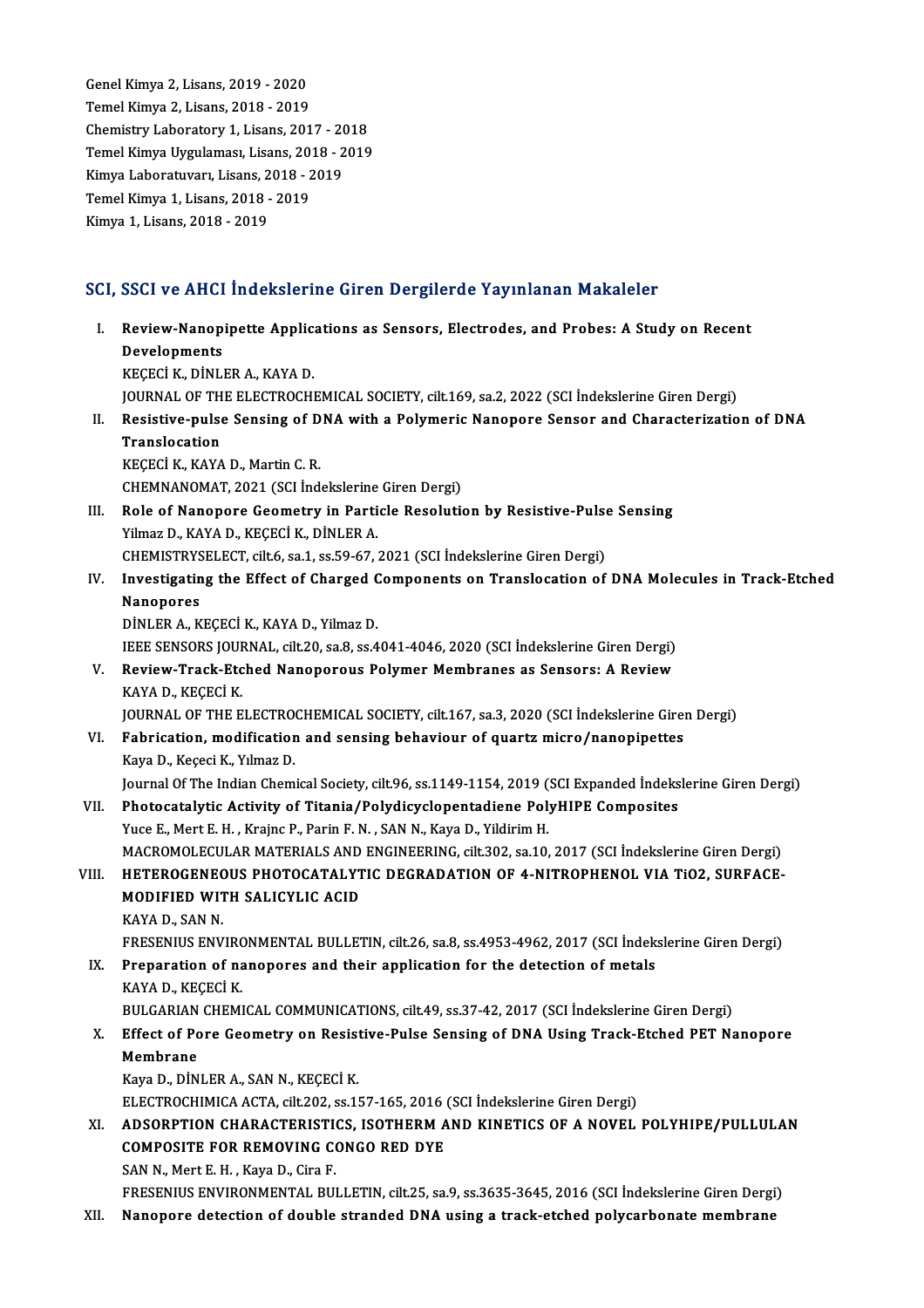KEÇECİ K., SAN N., Kaya D.

TALANTA, cilt.144, ss.268-274,2015 (SCI İndekslerineGirenDergi)

XIII. Investigation of thermodynamic and surface characterisation of 4-[4-(2-ethylhexyloxy)benzoyloxy] benzoic acid thermotropic liquid crystal by inverse gas chromatography Investigation of thermodynamic and surface characterisation of 4-[4-(2-ethylhexyloxy)benzoyle<br>benzoic acid thermotropic liquid crystal by inverse gas chromatography<br>ÇAKAR F., OCAK H., Ozturk E., Mutlu-Yanic S., Kaya D., SA benzoic acid thermotropic liquid crystal by inverse gas chromatography<br>ÇAKAR F., OCAK H., Ozturk E., Mutlu-Yanic S., Kaya D., SAN N., CANKURTARAN Ö., Bi<br>LIQUID CRYSTALS, cilt.41, sa.9, ss.1323-1331, 2014 (SCI İndekslerine LIQUID CRYSTALS, cilt.41, sa.9, ss.1323-1331, 2014 (SCI İndekslerine Giren Dergi)<br>Diğer Dergilerde Yayınlanan Makaleler

- I. Ionic Current Rectification in Track-Etched Single Conical Nanopores Yılmaz D., Kaya D., Keçeci K., Dinler A. Ionic Current Rectification in Track-Etched Single Conical Nanopores<br>Yılmaz D., Kaya D., Keçeci K., Dinler A.<br>Hacettepe Journal of Biology and Chemistry, cilt.47, sa.3, ss.225-234, 2019 (Hakemli Üniversite Dergisi)<br>Effect Yılmaz D., Kaya D., Keçeci K., Dinler A.<br>Hacettepe Journal of Biology and Chemistry, cilt.47, sa.3, ss.225-234, 2019 (Hakemli Üniversite Dergisi)<br>II. Effect of Surface Functionalization on the Transport Characteristicsof M
- Hacettepe Journal of <mark>E</mark><br>Effect of Surface Fu<br>Etched Membranes<br>KAVA D. KECEC<sup>T</sup> K Effect of Surface<br>Etched Membran<br>KAYA D., KEÇECİ K.<br>Hasattana Jaumal a Etched Membranes<br>KAYA D., KEÇECİ K.<br>Hacettepe Journal of Biology and Chemistry, cilt.47, sa.1, ss.67-76, 2019 (Hakemli Üniversite Dergisi) KAYA D., KEÇECİ K.<br>Hacettepe Journal of Biology and Chemistry, cilt.47, sa.1, ss.67-76, 2019 (Hakemli Üniversite Dergisi)<br>III. Transport Characteristics of Selected Dyes Through Track-Etched Multiporous PET Membranes<br>K
- Hacettepe Journal o<br><mark>Transport Charac</mark><br>KAYA D., KEÇECİ K.<br>Hasettana Jaumal a Transport Characteristics of Selected Dyes Through Track-Etched Multiporous PET Men<br>KAYA D., KEÇECİ K.<br>Hacettepe Journal of Biology and Chemistry, cilt.46, sa.1, ss.1-11, 2018 (Hakemli Üniversite Dergisi)

Hacettepe Journal of Biology and Chemistry, cilt.46, sa.1, ss.1-11, 2018 (Hakemli Üniversite Dergisi)<br>Kitap & Kitap Bölümleri

Itap & Kitap Bölümleri<br>I. Genel Kimya Laboratuvar Deneyleri Kitabı<br>Sovdan A.B. San N. Arağuz A.Z. Helu H. Mert Soydan A. B. , San N., Aroğuz A. Z. , Uslu H., Mert E. H. , Akman S., Metinyurt D.<br>Alfa. İstanbul. 2012 Genel Kimya Labo<br>Soydan A. B. , San N.<br>Alfa, İstanbul, 2012

### Hakemli Kongre / Sempozyum Bildiri Kitaplarında Yer Alan Yayınlar

akemli Kongre / Sempozyum Bildiri Kitaplarında Yer Alan Yayınlar<br>I. Mass Transport of Eriochrome Black-T from Bare and Gold-Coated Polymer Nanopore Membrane Ann Rongre<br>Mass Transport<br>Kaya D., Keçeci K.<br>Ath International Mass Transport of Eriochrome Black-T from Bare and Gold-Coated Polymer Nanopore Me<br>Kaya D., Keçeci K.<br>4th International Eurasian Conference on Biological and Chemical Sciences, 24 - 26 Kasım 2021, ss.93<br>Study of Thioflavin

Kaya D., Keçeci K.<br>4th International Eurasian Conference on Biological and Chemical Sciences, 24 - 26 Kasım 2021, ss.93<br>II. Study of Thioflavin T (ThT) as a Fluorescence Probe and Amyloid Fibril Formation from Lysozyme<br>K 4th International Eurasian<br>Study of Thioflavin T (T<br>Kaya D., Güzel P., Akbay N.<br>4th International Eurasian Study of Thioflavin T (ThT) as a Fluorescence Probe and Amyloid Fibril Formation from Lysozyn<br>Kaya D., Güzel P., Akbay N.<br>4th International Eurasian Conference on Biological and Chemical Sciences (EurasianBioChem 2021), An

Kaya D., Güzel P., Akbay N.<br>4th International Eurasian Conference on Biological and Chemical Sciences (EurasianBioChem 2021), Ankara,<br>Türkiye, 24 - 26 Kasım 2021, ss.1 4th International Eurasian Conference on Biological and Chemical Sciences (EurasianBioChem 20<br>Türkiye, 24 - 26 Kasım 2021, ss.1<br>III. Adsorption Properties of XAD-16 Resin for the Removal of Different Classes of Dyes<br>Kaya D

Türkiye, 24 - 26<br>Adsorption P:<br>Kaya D., San N.<br>H. International Adsorption Properties of XAD-16 Resin for the Removal of Different Classes of Dyes<br>Kaya D., San N.<br>II. International Agricultural, Biological and Life Science Conference (AgBiol 2020), Edirne, Türkiye, 1 - 03 Eylül<br>2020.es

Kaya D., San N.<br>II. International Ag<br>2020, ss.691-700<br>Enhanced Trans

## 2020, ss.691-700<br>IV. Enhanced Transport of Charged Analytes from Track-Etched Nanoporous Membranes 2020, ss.691-700<br>Enhanced Trans<br>Kaya D., Keçeci K.<br>The 4th Internatie

The 4th International Porous and Powder Materials Symposium and Exhibition (PPM 2019), Muğla, Türkiye, 9 - 11<br>Ekim 2019. ss.16 Kaya D., Keçeci K.<br>The 4th Internation<br>Ekim 2019, ss.16<br>Preparation of The 4th International Porous and Powder Materials Symposium and Exhibition (PPM 2019), Muğla, Türkiye, 9 -<br>Ekim 2019, ss.16<br>V. Preparation of Doped TiO2 Photocatalysts and Their Decolorization Efficiencies under Solar Ligh

## Ekim 2019, ss.16<br>Preparation of De<br>Kaya D., Türkten N.<br>2nd International C Preparation of Doped TiO2 Photocatalysts and Their Decolorization Efficiencies under Solar Light<br>Kaya D., Türkten N.<br>2nd International Conference on Life and Engineering Sciences (ICOLES 2019), , İstanbul, Türkiye, 27 - 29

Kaya D., Tü<br>2nd Intern<br>2019, ss.1<br>Now Para 2nd International Conference on Life and Engineering Sciences (ICOLES<br>2019, ss.1<br>VI. New Paradigms in Molecular Sensing: Nanopore Based Sensors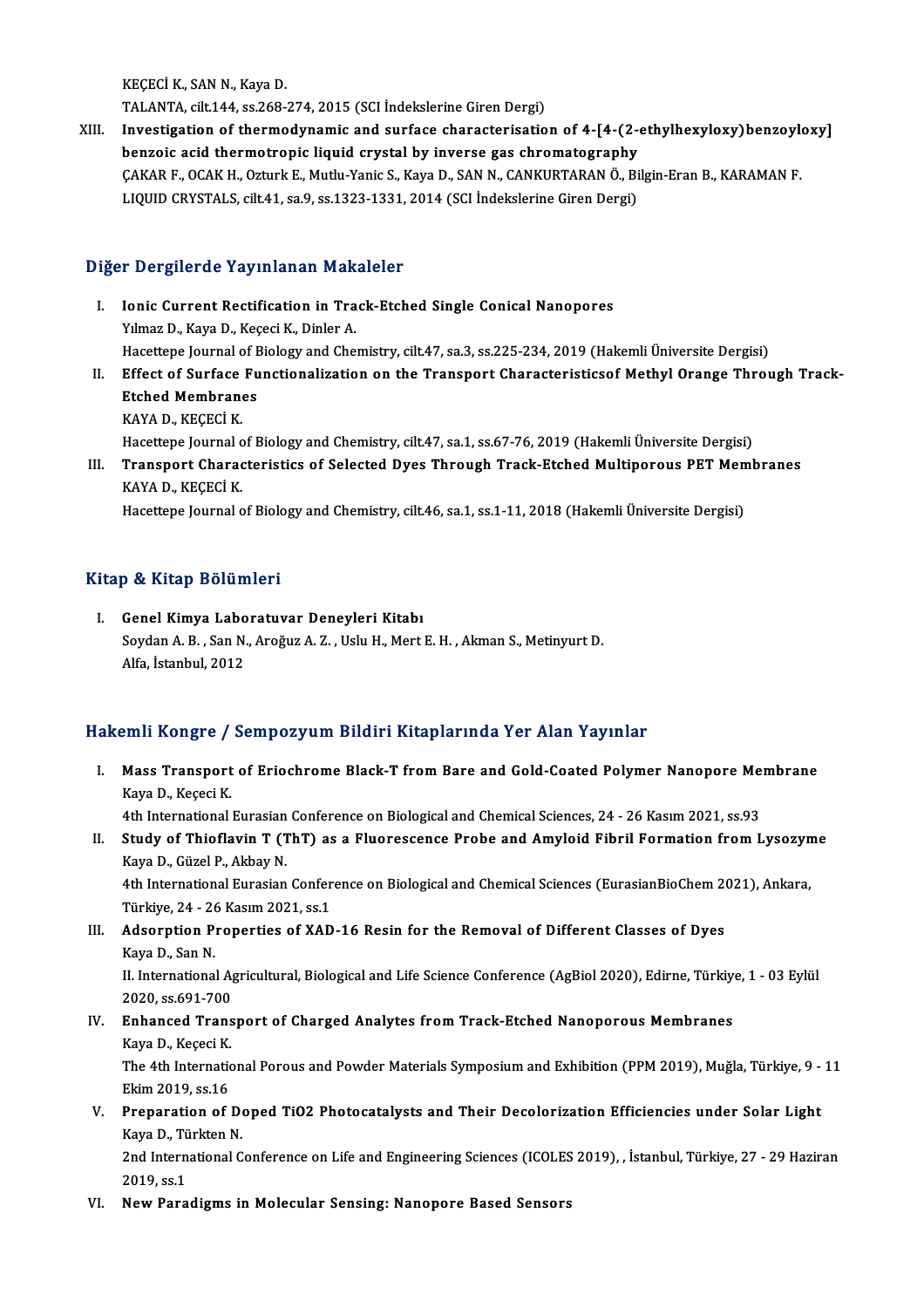Keçeci K., Kaya D.

Keçeci K., Kaya D.<br>2nd International Conference on Life and Engineering Sciences (ICOLES 2019), İstanbul, Türkiye, 27 - 29 Haziran<br>2019, SS 172, 195 Keçeci K., Kaya D.<br>2nd International<br>2019, ss.173-185<br>Investigation of 2nd International Conference on Life and Engineering Sciences (ICOLES 2019), İstanbul, Türkiye, 27 - 29 H<br>2019, ss.173-185<br>VII. Investigation of Sensitivity Precision of Smaller Particles Through the Asymmetric Nanopores<br>V

## 2019, ss.173-185<br>VII. Investigation of Sensitivity Precision of Smaller Particles Through the Asymmetric Nanopores Yılmaz D., Kaya D., Keçeci K., Dinler A.

5th International Conference on New Trends in Chemistry (ICNTC 2019), Athens, Yunanistan, 22 - 24 Nisan 2019, ss.41 5th International Conference on New Trends in Chemistry (ICNTC 2019), Athens, Yunanista<br>ss.41<br>VIII. Fabrication, Modification and Sensing Behaviour of Quartz Micro/ Nanopipettes<br>Kaya D. Kagasi K. Yumar D.

## ss.41<br><mark>Fabrication, Modificatior</mark><br>Kaya D., Keçeci K., Yılmaz D.<br>Eth International Conferenc Fabrication, Modification and Sensing Behaviour of Quartz Micro/ Nanopipettes<br>Kaya D., Keçeci K., Yılmaz D.<br>5th International Conference on New Trends in Chemistry, Athens, Yunanistan, 22 - 24 Nisan 2019, ss.33<br>Simulation Kaya D., Keçeci K., Yılmaz D.<br>5th International Conference on New Trends in Chemistry, Athen<br>IX. Simulation of Particle Translocation Through Nanopores<br>Yılmaz D., Kaya D., Keçeci K., Dinler A.

5th International Conference on New<br>Simulation of Particle Translocati<br>Yılmaz D., Kaya D., Keçeci K., Dinler A.<br>International Conference on Annlied I Simulation of Particle Translocation Through Nanopores<br>Yılmaz D., Kaya D., Keçeci K., Dinler A.<br>International Conference on Applied Mathematics, Modeling and Life Sciences Problems (ICAMLS 18), İstanbul,<br>Türkiye 3, .05 Eki Yılmaz D., Kaya D., Keçeci K., Dir<br>International Conference on Ap<br>Türkiye, 3 - 05 Ekim 2018, ss.1<br>EARBICATION AND ABBLIC International Conference on Applied Mathematics, Modeling and Life Scien<br>Türkiye, 3 - 05 Ekim 2018, ss.1<br>X. FABRICATION AND APPLICATIONS OF NANOPOROUS MATERIALS<br>KAYA D. KECECI K

Türkiye, 3 - 05 Ekim<br>FABRICATION AN<br>KAYA D., KEÇECİ K.<br>25th Congress of th KAYA D., KEÇECİ K.<br>25th Congress of the Society of Chemists and Technologists of Macedonia, Ohrid, Makedonya, 19 Eylül 2018, ss.160 KAYA D., KEÇECİ K.<br>25th Congress of the Society of Chemists and Technologists of Macedonia, Ohrid, Mak<br>XI. Fabrication and Transport Properties of Nanoporous Polymer Membranes<br>KAYA D. KECECİ K.

25th Congress of th<br>Fabrication and 1<br>KAYA D., KEÇECİ K.<br>International Euros Fabrication and Transport Properties of Nanoporous Polymer Membranes<br>KAYA D., KEÇECİ K.<br>International Eurasian Conference on Biological and Chemical Sciences, Ankara, Türkiye, 26 Nisan 2018, ss.120<br>Su ortamından XAD 7 Adee

## KAYA D., KEÇECİ K.<br>International Eurasian Conference on Biological and Chemical Sciences, Ankara, Türkiye, 26 Nisan 2018, ss.1<br>XII. Su ortamından XAD-7 Adsorbanı ile İki Ayrı Bazik Boyarmaddenin Uzaklaştırılması İşlemi International Eurasian Conference on Biological a<br>Su ortamından XAD-7 Adsorbanı ile İki Ayrı<br>Fizikokimyasal Parametrelerin Belirlenmesi<br>KAVA D. San N Su ortamında<mark>ı</mark><br>Fizikokimyasa<br>KAYA D., San N.<br>6. Eizikool Kimya Fizikokimyasal Parametrelerin Belirlenmesi<br>KAYA D., San N.<br>6. Fiziksel Kimya Kongresi, Zonguldak, Türkiye, 15 Mayıs 2017, ss.129<br>ADSORRIJON DESORRIJON CHARACTERISTICS OF YAD 7 RESU KAYA D., San N.<br>6. Fiziksel Kimya Kongresi, Zonguldak, Türkiye, 15 Mayıs 2017, ss.129<br>XIII. ADSORPTION-DESORPTION CHARACTERISTICS OF XAD-7 RESIN FOR THE REMOVAL OF 4-<br>NITROPHENOL

## 6. Fiziksel Kimya<br>ADSORPTION-D<br>NITROPHENOL<br><sup>Vilduum Ö.</sup> KAVA ADSORPTION-DESORPTION<br>NITROPHENOL<br>Yıldırım Ö., KAYA D., SAN N.<br><sup>2nd</sup> International Conferenc

**NITROPHENOL<br>3rd International Conference on New Trends in Chemistry, Helsinki, Finlandiya, 28 Nisan 2017, ss.88-89<br>3rd International Conference on New Trends in Chemistry, Helsinki, Finlandiya, 28 Nisan 2017, ss.88-89** 

## Yıldırım Ö., KAYA D., SAN N.<br>3rd International Conference on New Trends in Chemistry, Helsinki, Finlandiya, 28 Nisan 2017, ss.88-89<br>3RIV. — PREPARATION AND APPLICATION OF TRACK-ETCHED NANOPORE MEMBRANES AND THEIR SENSOR<br>4P 3rd International<br>PREPARATION<br>APPLICATIONS PREPARATION AN<br>APPLICATIONS<br>KAYA D., KEÇECİ K.<br>2rd International G APPLICATIONS<br>KAYA D., KEÇECİ K.<br>3rd International Conference on New Trends in Chemistry, Helsinki, Finlandiya, 28 Nisan 2017, ss.82-83<br>The Design of Magnepereus Naposempesites as Haterogeneus Photogetalysts

## KAYA D., KEÇECİ K.<br>3rd International Conference on New Trends in Chemistry, Helsinki, Finlandiya, 28 Nisan<br>XV. The Design of Macroporous Nanocomposites as Heterogenous Photocatalysts<br>Mart E. H., Kapia B. Vüqa E. San N. Bar 3rd International Conference on New Trends in Chemistr<br>The Design of Macroporous Nanocomposites as Ho<br>Mert E. H. , Kranjc P., Yüce E., San N., Parın F. N. , KAYA D.<br>12th International Conference on Nanoscionese & Nanota

The Design of Macroporous Nanocomposites as Heterogenous Photocatalysts<br>Mert E. H. , Kranjc P., Yüce E., San N., Parın F. N. , KAYA D.<br>13th International Conference on Nanosciences & Nanotechnologies (NN16), Thessaloniki, Mert I<br>13th I<br>2016<br>Effect 13th International Conference on Nanosciences & Nanotec<br>2016<br>XVI. Effect of Pore Geometry on Resistive-Pulse Sensing<br>Savgu S. KAVA D. KECECLK

2016<br><mark>Effect of Pore Geometry</mark><br>Saygı S., KAYA D., KEÇECİ K.<br>12th Nanossianse and Nano Effect of Pore Geometry on Resistive-Pulse Sensing<br>Saygı S., KAYA D., KEÇECİ K.<br>12th Nanoscience and Nanotechnology Conference (NanoTR12), İstanbul, Türkiye, 03 Haziran 2016<br>Pateh and Continuous Adsorption of Methul Vielet

## Saygı S., KAYA D., KEÇECİ K.<br>12th Nanoscience and Nanotechnology Conference (NanoTR12), İstanbul, Türkiye,<br>XVII. Batch and Continuous Adsorption of Methyl Violet Dye onto XAD-7 Resin<br>San N., KAYA D. 12th Nanoscien<br>Batch and Con<br>San N., KAYA D.<br>Eundamentals e Batch and Continuous Adsorption of Methyl Violet Dye onto XAD-7 Resin<br>San N., KAYA D.<br>Fundamentals of Adsorption (FOA 2016), Friedrichshafen, Almanya, 29 Mayıs 2016<br>Determination of Trase Metals in Milk Samples by Atemis A

### XVIII. Determination of Trace Metals in Milk Samples by Atomic Absorption Spectrophotometry after Fundamentals of Adsorption (FOA 2016), Friedrichshafen, Almanya, 29 Mayıs 2016<br>Determination of Trace Metals in Milk Samples by Atomic Absorption Spec<br>Preconcentration by Aspergillus Niger Immobilized on TiO2 Nanoparticles **Determination of Trace M<br>Preconcentration by Aspe<br>Alpdoğan G., San N., KAYA D.**<br>Eundomentels of Adserntion Preconcentration by Aspergillus Niger Immobilized on TiO2 Nanoparticles<br>Alpdoğan G., San N., KAYA D.<br>Fundamentals of Adsorption (FOA 2016), Friedrichshafen, Almanya, 29 Mayıs 2016<br>Emulgion Templeting as a Tool for Hierarch Alpdoğan G., San N., KAYA D.<br>Fundamentals of Adsorption (FOA 2016), Friedrichshafen, Almanya, 29 Mayıs 2016<br>XIX. Emulsion Templating as a Tool for Hierarchical Macroporous Photocatalyst Preparation

- Mert E.H., Kranjc P., Yüce E., Parın F.N., San N., KAYA D. International Cenference on Engineering and Natural Sciences (ICENS), Saraybosna, Bosna-Hersek, 24 Mayıs 2016
- Mert E. H., Kranjc P., Yüce E., Parin F. N., San N., KAYA D.<br>International Cenference on Engineering and Natural Sciences<br>XX. Poly-pickering HIPEs as Heterogeneous Photocatalysts<br>Porum E. N., Vüce E. MERT E. H., Kranja B. International Cenference on Engineering and Natural Scie<br>Po<mark>ly-pickering HIPEs as Heterogeneous Photocatal</mark><br>Parın F. N. , Yüce E., MERT E. H. , Kranjc P., San N., KAYA D.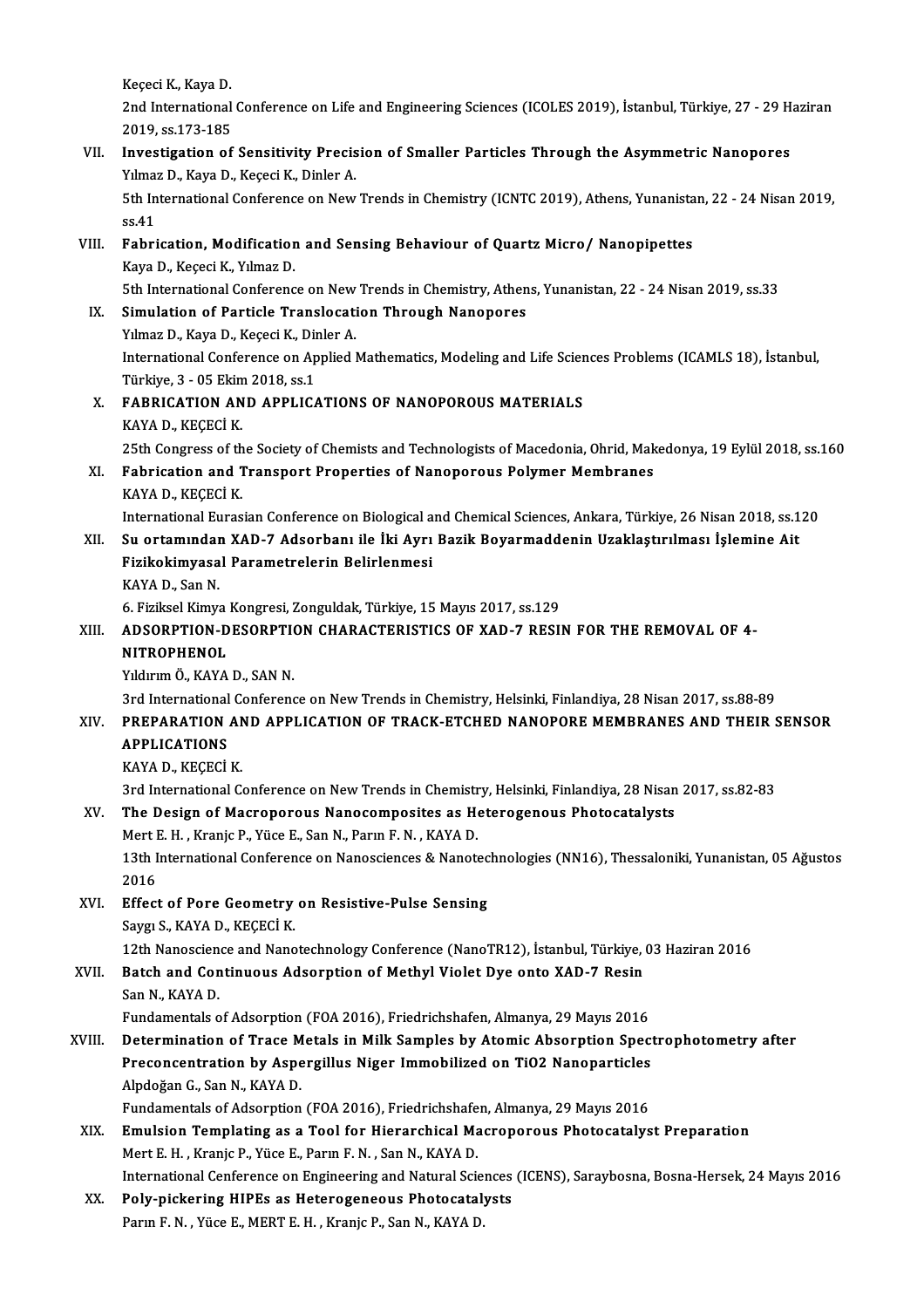International Conference and Exhibition on Materials Chemistry, Valencia, İspanya, 31 Mart 2016<br>Febrisation of Track Etched Naponenc(s) and Effect of its Coometry on Sonsing Males International Conference and Exhibition on Materials Chemistry, Valencia, İspanya, 31 Mart 2016<br>XXI. Fabrication of Track-Etched Nanopore(s) and Effect of its Geometry on Sensing Molecules<br>XAVA D. DİNLER A. KECECİ K International Conference and E<br>Fabrication of Track-Etched<br>KAYA D., DİNLER A., KEÇECİ K.<br>International Bereus and Beys Fabrication of Track-Etched Nanopore(s) and Effect of its Geome<br>KAYA D., DİNLER A., KEÇECİ K.<br>International Porous and Powder Materials, İzmir, Türkiye, 15 Eylül 2015<br>Prilliant Cresul Blue Boyar Maddesinin Sulu Ortamdan YA KAYA D., DİNLER A., KEÇECİ K.<br>International Porous and Powder Materials, İzmir, Türkiye, 15 Eylül 2015<br>XXII. Brilliant Cresyl Blue Boyar Maddesinin Sulu Ortamdan XAD-7 Reçine Üzerine Adsorpsiyonu International Porous and Powder Materials, İzmir, Türkiye, 15 Eylül 2015<br>Brilliant Cresyl Blue Boyar Maddesinin Sulu Ortamdan XAD-7 Reg<br>Gökgöz N. E. , Saygı S., KAYA D., San N. Brilliant Cresyl Blue Boyar Maddesinin Sulu Ortamdan X*I*<br>Gökgöz N. E. , Saygı S., KAYA D., San N.<br>27. Ulusal Kimya Kongresi, Çanakkale, Türkiye, 23 Ağustos 2015<br>Palık Türkerindeki Eser Metal İyanlarının Gange Ped ile ( XXIII. Balık Türlerindeki Eser Metal İyonlarının Congo Red ile Amberlite XAD-7 Üzerinde Ayrılması ve<br>Zenginlestirme Sonrası AAS ile Belirlenmesi 27. Ulusal Kimya Kongresi, Çanakkale, Türkiye, 23 Ağustos 2015 AlpdoğanG.,SanN.,KAYAD. Zenginleştirme Sonrası AAS ile Belirlenmesi<br>Alpdoğan G., San N., KAYA D.<br>27. Ulusal Kimya Kongresi, Çanakkale, Türkiye, 23 Ağustos 2015<br>Novel polyHIBE sompositosı Proporation, modifisation ar XXIV. Novel polyHIPE composites: Preparation, modification and application<br>CIRA F., KAYA D., Mert E. H., San N. 27. Ulusal Kimya Kongresi, Çanakka<br>Novel polyHIPE composites: Pr<br>CIRA F., KAYA D., Mert E. H. , San N.<br>Euronean Polymor Ecdenation Com EuropeanPolymer FederationCongress2015 (EPF 2015),Dresden,Almanya,21Haziran2015 CIRA F., KAYA D., Mert E. H. , San N.<br>European Polymer Federation Congress 2015 (EPF 2015), Dresden, Almanya, 21 Haziran 2015<br>XXV. Yüzey Modifiye TiO2 Nanotanecikleri ile Toplayıcı-PoliHIPE Nanokompozitlerinin Sentezi European Polymer Federation Congress 2015 (EPF 2015),<br>Yüzey Modifiye TiO2 Nanotanecikleri ile Toplayıcı-Po<br>CIRA F., Yüce E., Büyükpınar Ç., KAYA D., San N., MERT E. H.<br>E. Firikool Kimua Kongresi Konya Türkiye 16 Mayıc 2015 Yüzey Modifiye TiO2 Nanotanecikleri ile Toplayıcı-P<br>CIRA F., Yüce E., Büyükpınar Ç., KAYA D., San N., MERT E. H.<br>5. Fiziksel Kimya Kongresi, Konya, Türkiye, 16 Mayıs 2015<br>Adeanntian and Desermtian Chanesteristise, Jeetheru CIRA F., Yüce E., Büyükpınar Ç., KAYA D., San N., MERT E. H.<br>5. Fiziksel Kimya Kongresi, Konya, Türkiye, 16 Mayıs 2015<br>XXVI. Adsorption and Desorption Characteristics, Isotherm and Kinetics Parameters of XAD-16 Resin f 5. Fiziksel Kimya Kongresi, Konya, Türkiye, 16 Mayıs 2015 Büyükpınar Ç.,KAYAD.,ÖzinançG.,SanN. All in One Conferences, Dubai, Birleşik Arap Emirlikleri, 03 Mart 2015 XXVII. Adsorption Parameters of Different Organic Dyes on the Synthetic Resin XAD-7 KAYAD.,Büyükpınar Ç.,SanN. Adsorption Parameters of Different Organic Dyes on the Synthetic Resin X<br>KAYA D., Büyükpınar Ç., San N.<br>International Symposium on Molecular Chemistry, İstanbul, Türkiye, 19 Aralık 2014<br>Adsorptive Bemeval of Phodemine B. D KAYA D., Büyükpınar Ç., San N.<br>International Symposium on Molecular Chemistry, İstanbul, Türkiye,<br>XXVIII. Adsorptive Removal of Rhodamine B Dye with XAD-7 Resin<br>XAVA D. San N. Büyükpunar C. International Symposium on M<br>Adsorptive Removal of Rho<br>KAYA D., San N., Büyükpınar Ç.<br>International Conference on Gr Adsorptive Removal of Rhodamine B Dye with XAD-7 Resin<br>KAYA D., San N., Büyükpınar Ç.<br>International Conference on Green Chemistry and Sustainable Engineering, Barcelona, İspanya, 28 Temmuz 2014 XXIX. Fabrication and Characterization of Single Nanopore Membranes for Molecular Sensing KAYA D., KEÇECİ K. Fabrication and Characterization of Single Nanopore Membranes for Molecular Sensing<br>KAYA D., KEÇECİ K.<br>10th Nanoscience and Nanotechnology Conference (NanoTR10), İstanbul, Türkiye, 17 Haziran 2014<br>Preperation and Anplicati XXX. Preparation and Applications of Resistive-Pulse Sensors to Detect Biomolecules 10th Nanoscience a<br>Preparation and .<br>KEÇECİ K., KAYA D.<br>10th Nanosciance a Preparation and Applications of Resistive-Pulse Sensors to Detect Biomolecules<br>KEÇECİ K., KAYA D.<br>10th Nanoscience and Nanotechnology Conference (NanoTR10), İstanbul, Türkiye, 17 Haziran 2014<br>Üe Farklı, Ambarlit Pesinasi Ü KEÇECİ K., KAYA D.<br>10th Nanoscience and Nanotechnology Conference (NanoTR10), İstanbul, Türkiye, 17 Haziran 2014<br>XXXI. Üç Farklı Amberlit Reçinesi Üzerinde Anilin Mavisi Boyar Maddesinin Adsorpsiyon Karakteristiğinin<br>İ 10th Nanoscie<br>Üç Farklı Am<br>İncelenmesi<br>San N. KAVA Üç Farklı Amberlit Reçinesi Üzerinde<br>İncelenmesi<br>San N., KAYA D., Yıldırım Ö., Büyükpınar Ç.<br>W. Firikaal Kimua Günleri, Denizli, Türkiye İncelenmesi<br>San N., KAYA D., Yıldırım Ö., Büyükpınar Ç.<br>IV. Fiziksel Kimya Günleri, Denizli, Türkiye, 05 Haziran 2014 San N., KAYA D., Yıldırım Ö., Büyükpınar Ç.<br>IV. Fiziksel Kimya Günleri, Denizli, Türkiye, 05 Haziran 2014<br>XXXII. Adsorption Isotherms and Kinetics Studies of Brilliant Green on Three Different Amberlite Resins<br>KAYA D. IV. Fiziksel Kimya Günleri, Deni<br><mark>Adsorption Isotherms and</mark> I<br>KAYA D., Büyükpınar Ç., San N.<br>2nd International Conference c Adsorption Isotherms and Kinetics Studies of Brilliant Green on Three Differen<br>KAYA D., Büyükpınar Ç., San N.<br>2nd International Conference on Recycling and Reuse, İstanbul, Türkiye, 04 Haziran 2014<br>Adsorptive Bemeval of Co KAYA D., Büyükpınar Ç., San N.<br>2nd International Conference on Recycling and Reuse, İstanbul, Türkiye, 04 Haziran 2014<br>XXXIII. Adsorptive Removal of Congo Red From Aqueous Solution By Using A Synthetic Resin<br>San N. Yas 2nd International Conference on Recy<br>**Adsorptive Removal of Congo Rec**<br>San N., Yaşar Eynur S., METİNYURT D.<br>WBAC 44th World Chemistry Congres Adsorptive Removal of Congo Red From Aqueous Solution By Usin<br>San N., Yaşar Eynur S., METİNYURT D.<br>IUPAC 44th World Chemistry Congress, İstanbul, Türkiye, 11 Ağustos 2013<br>Karbokailik Asitlerin Substitue Crup savısının TiO2 San N., Yaşar Eynur S., METİNYURT D.<br>IUPAC 44th World Chemistry Congress, İstanbul, Türkiye, 11 Ağustos 2013<br>XXXIV. Karboksilik Asitlerin Substitue Grup sayısının TiO2 nin Yüzey Madifikasyonuna Etkisinin Deneysel<br>Olarak İn IUPAC 44th World Chemistry Congress, İstanbul, Türkiye, 11 Ağustos 2013<br>Karboksilik Asitlerin Substitue Grup sayısının TiO2 nin Yüzey Madifikasyonuna Etkisinin Deneysel<br>Olarak İncelenmesi/ Effect of Functional Group Quanti Karboksilik Asitlerin Substitue Grund<br>Olarak İncelenmesi/ Effect of Fund<br>of TiO2, an Experimental Analysis<br>Büyülmnar G. METİNYUPT D. San N Büyükpınar Ç., METİNYURT D., San N. of TiO2, an Experimental Analysis<br>Büyükpınar Ç., METİNYURT D., San N.<br>26. Ulusal Kimya Kongresi (Uluslararası katılımlı), Antalya, Türkiye, 01 Ekim 2012<br>TiO2'nin Yüzey Modifikasyonuna Earklı Karhakailli Asitlarin Etkisi Ve XXXV. TiO2'nin Yüzey Modifikasyonuna Farklı Karboksilli Asitlerin Etkisi Ve Fotokatalitik Aktivitesinin<br>İncelenmesi 26. Ulusal Kim<br><mark>TiO2'nin Yüz</mark><br>İncelenmesi<br>METİNYUPT I METİNYURT D., Büyükpınar Ç., San N., Büyükpınar Ç., San N.